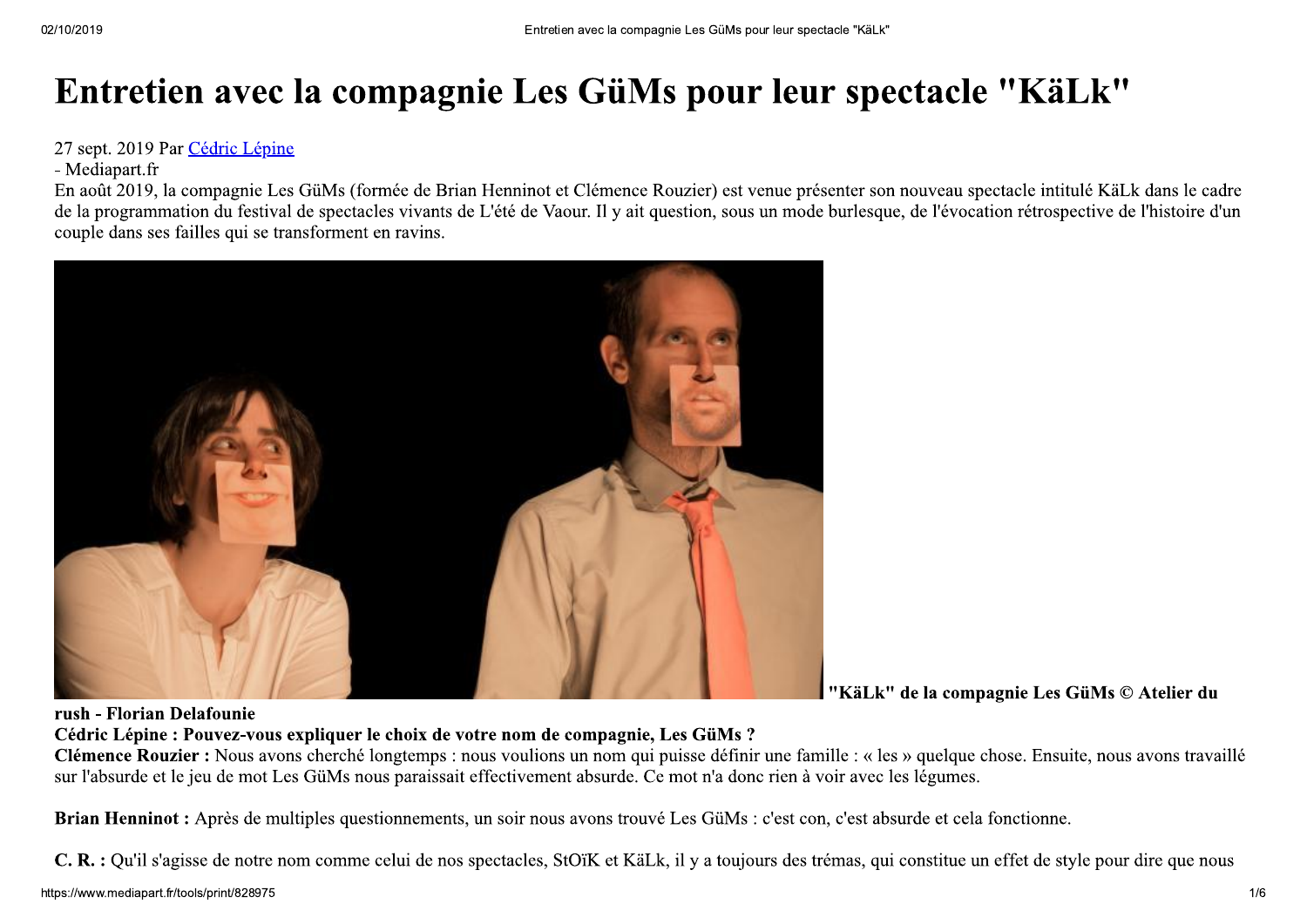sommes deux.

#### C. L. : Ces noms évoquent une autre langue et votre spectacle KäLk utilise d'ailleurs d'autres langues, constituant une véritable invitation vers l'ailleurs.

B. H. : Nous aimons beaucoup les films du nord de l'Europe. Nous nous en sommes bien inspirés : nous aimons bien leur univers avec le temps qui s'étire. L'idée d'utiliser une autre langue repose sur l'affirmation qu'il n'est pas nécessaire que le public comprenne les paroles : le corps suffit à exprimer ce que l'on a envie de raconter. Il y a d'ailleurs à peine deux mots utilisés par nous dans tout le spectacle.

#### C. R. : Et aussi une chanson en néerlandais.

#### C. L. : Puisque vous évoquez le nord de l'Europe, je pense aux films d'Ingmar Bergman qui traite des relations conflictuelles au sein du couple comme dans votre spectacle KäLk mais à travers l'humour burlesque. Au départ de l'écriture de KäLk, vous aviez l'intention précise de réaliser le portrait d'un couple à travers ses difficultés à vivre ensemble ?

C. R. : Nous aimons bien, lorsque nous commençons à écrire, partir de ce que nous sommes vraiment et être au plus juste de ce que nous sommes tous les deux ensemble. Au début de l'écriture de KäLK, cela faisait cinq ans que nous étions ensemble tout le temps dans notre travail jusqu'à ne plus nous supporter dans certains cas. En conséquence, le questionnement suivant est apparu : comment persiste-t-on ensemble dans le temps, quels en sont les ressorts ? Dans StOiK, nous étions également partis de nous, de notre rencontre. À partir de là, nous avons fait des recherches en allant interroger des couples qui étaient ensemble depuis longtemps. Car, finalement, nous nous connaissons depuis seulement dix ans : quelle légitimité aurions-nous à parler de l'usure du couple dans sa durée ?

**B. H.**: Si nous avions l'image du couple, nous voulions davantage parler du lien entre deux personnes, quelle que soit la nature de leur relation. Ce qui nous intéresse, c'est questionner comment continuer à passer beaucoup de temps ensemble. Les personnages pourraient être un couple, comme ils pourraient être frère et sœur, ou encore des amis. Il s'agit pour nous de mettre en évidence les compromis que nous sommes prêts à faire pour vivre avec l'autre, comment, malgré les défauts que l'on voit en l'autre, on continue à l'accepter...

#### $C, R, \ldots$  et à l'aimer.

**B. H.**: En effet. À toutes ces questions, nous ne cherchions pas à donner de réponses dans notre spectacle. Nous sommes plutôt dans la dynamique de poser des situations possibles.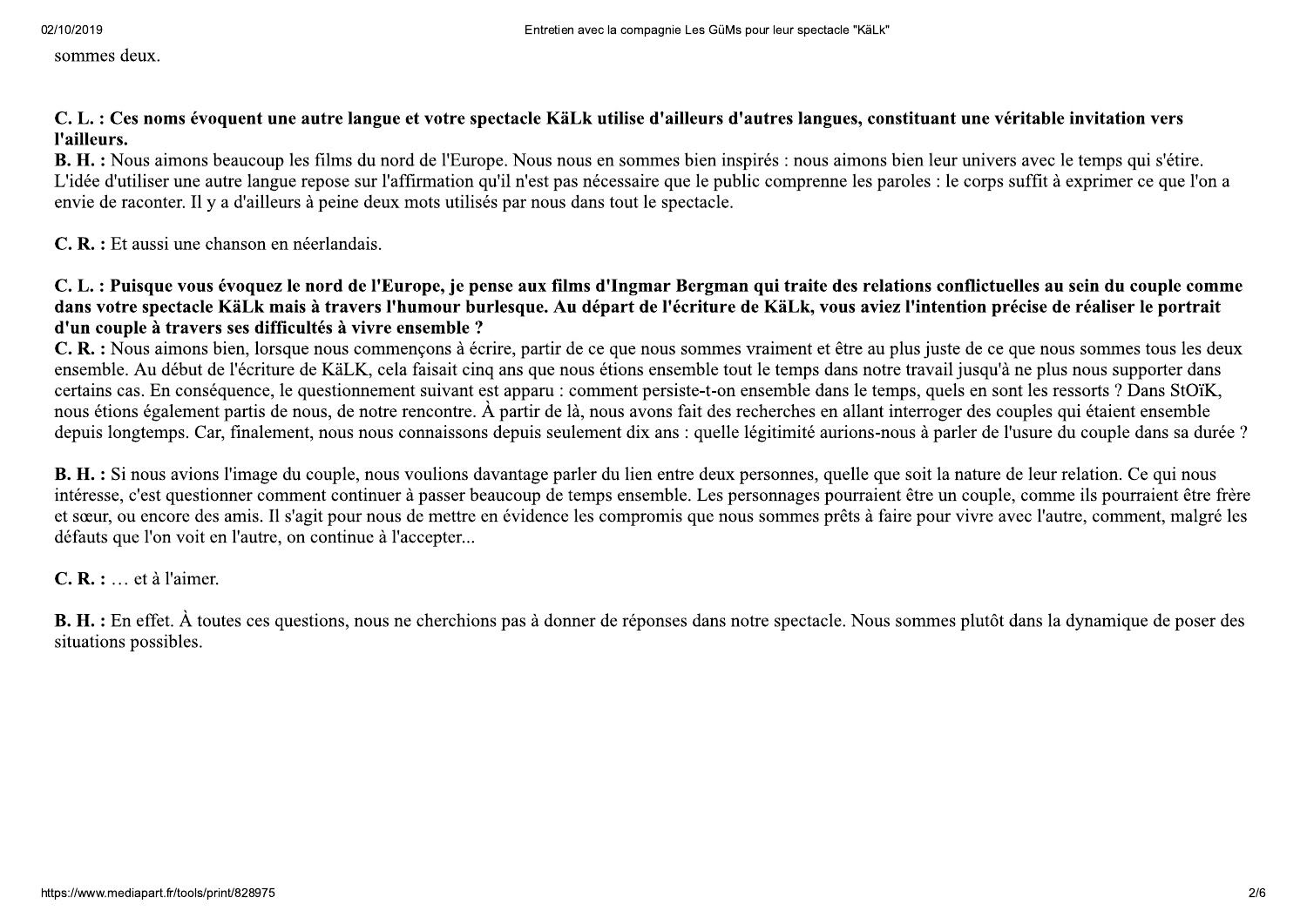

TRANS THE TRANS THE TRANS THE TRANS THE TRANS THE TRANS THE TRANS THE TRANS THE TRANS THE TRANS THE TRANS THE TRANS THE TRANS THE TRANS THE TRANS THAT AN AN ORDER THE SCHOOL TRANS THAT AS the part of the set of the set of

Florian Delafounie<br>  $\mathbb{R}$ . L.: A un moment donné du spectacle, une plaque commémorative annonce que « l'amour est éternel ». C'est donc davantage l'amour dans une<br>
relation qui est ici interrogée que le couple en tant **Example 19**<br>
"KäLk" de la compagnie Les GüMs  $\otimes$  Atelier du unshance du maniferant de la compagnie de la compagnie Les GüMs  $\otimes$  Atelier du rush  $\mathbb{C}$ . L. : À un moment donné du spectacle, une plaque commémorative **Example 19**<br>
Solution Delafounie<br>
Solution Delafounie du spectacle, une plaque commémorative annonce que « l'amour est éternel ». C'est donc e<br>
relation qui est ci interrogée que le couple en tant que tel. Plusieurs mome "Kälk" de la compagnie Les GüMs © Alclier du rush-<br>C. L. : À un moment donné du spectacle, une plaque commémorative annonce que « l'amour est éternel ». C'est donc davantage l'amour dans une<br>relation qui est lei interrogé Florian Delafounie<br>C. L.: À un moment donné du spectacle, une plaque commémorative annonce que « l'amour est éternel ». C'est donc davantage l'amour dans une<br>relation qui est ici interregée que le couple en tant que tel. C. L. : À un moment donné du spectacle, une plaque commémorative annonce que « l'amour est éternel ». C'est donc davantage l'amour dans une relation qui est ti in terrogée que le couple en tant que tel. Plusieurs moments C. L. : À un moment donné du spectacle, une plaque commémorative annonce que « l'amour est éternel ». C'est donc davantage l'amour dans une relation qui est ici interrogée que le couple en tant que tel. Plusieurs momenten **C. L. : À un moment donné du spectacle, une place relation qui est ici interrogée que le couple en tan danse, à la lassitude du quotidien, à la détresse de <b>B.** H. : Dans ce spectacle comme dans le précédent, manière la danse, à la lassitude du quotidion, à la détresse de l'incompréhension de l'autre et à l'isolement.<br> **B. H.:** Dans ce specieule comme dans le précédent, nous aimons observer les gens dans leurs comportements quoi maire la **E.** H. : Dans ce spectacle comme dans le précédent, nous aimons observer les gens dans leurs comportements quotidiens pour chercher à le praisine entimiere la plus issues sur scène. Nous situations releals is existen situ manière la plus juste sur scène. Nous ne sommes pas dans le performaif à exécuter des choses que d'autres ne savent pas faire. Nous partons toujours de situation forelles. Évidement, nous transformons les choses de manière

Fait de faire cela permet d'ouvrir de nouvelles portes. En partant d'un quotidien que tout le monde peut connaître, nous conduisons le public vers quelque chose d'inattendu de prime abord.<br> **C. R. :** Nous avons essayé de c d'inattendu de prime abord.<br>
C. R. : Nous avons essayé de construire ce spectacle en tranches de vie un peu stoïd sommes pour cela beaucoup inspirés du cinéma et notamment le le rapport non chrander grammes (2003). Nous so

# *grammes* (2003). Nous so<br> **C. L. : D'où vous vienne<br>
photographies de bouch**<br>
https://www.mediapart.fr/tools/print/8 grammes (2003). Nous souhaitions egalen<br> **C. L. : D'où vous viennent ces différent<br>
photographies de bouches expressives, l<br>
https://www.mediapart.fr/tools/print/828975** 2003). Nous souhaitions egalement<br>où vous viennent ces différentes p<br>phies de bouches expressives, la cl an (1999).<br> **ch, les**<br>  $\frac{3}{6}$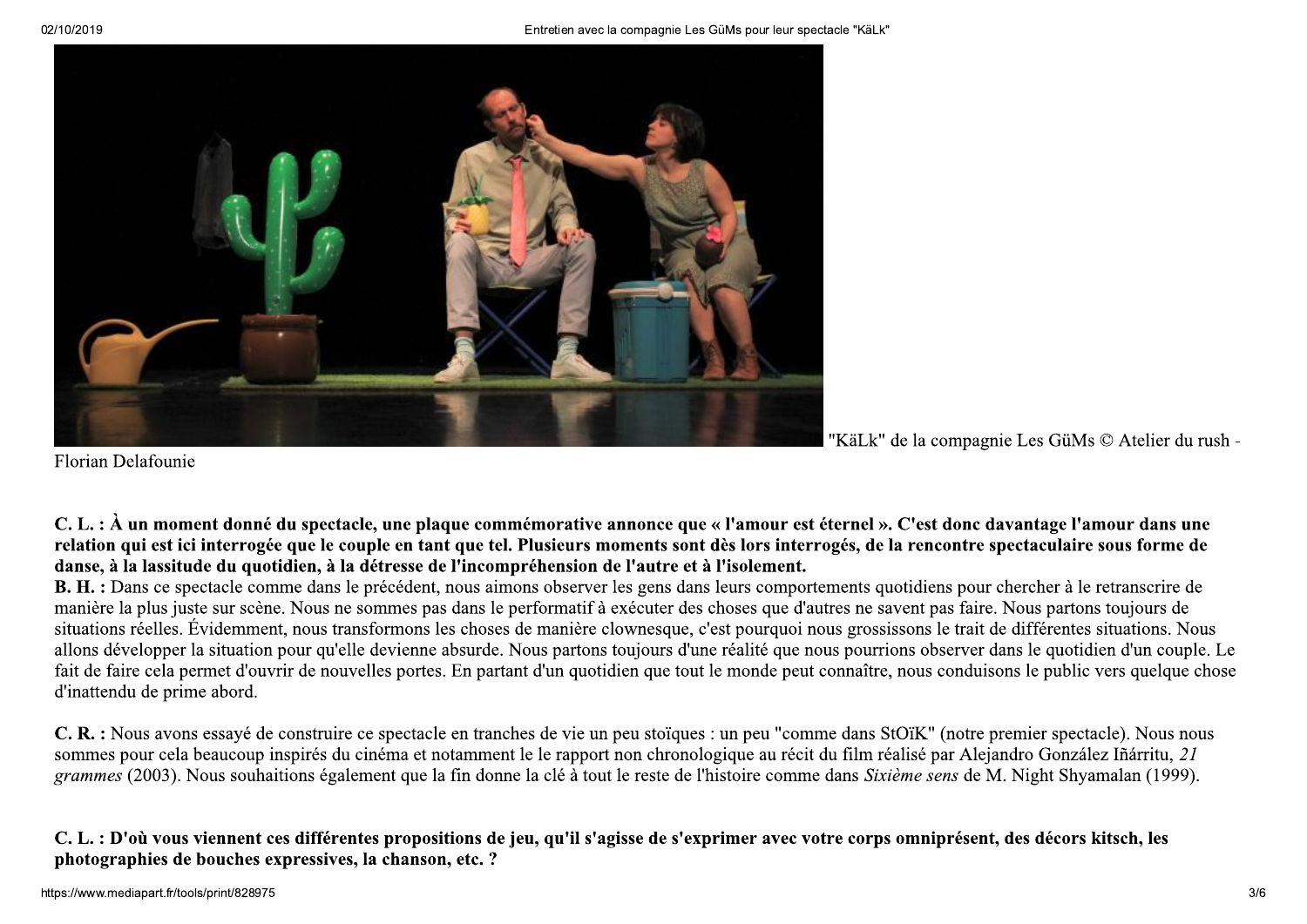02/10/2019

Entretien avec la compagnie Les GüMs pour leur spectacle "KäLk"

C. R. : En ce qui concerne le travail sur le corps, nous sommes issus d'une formation de cirque et c'est dans ce cadre que nous nous sommes rencontrés et que nous avons accroché l'un pour l'autre sur scène. Nous sommes persuadés que nous pouvons tout dire avec le corps. Nous partons donc du corps parce que cela nous plaît vraiment. Concernant les objets et le décor, nous y sommes très attachés parce que plastiquement cela nous intéresse. Nous sommes à cet égard très attachés aux films nordiques.

**B. H. :** Je pense notamment à Roy Andersson qui fait des films avec seulement des plans-séquences où la caméra ne bouge jamais. C'est en se mettant ainsi des contraintes que l'on en vient à trouver de nouvelles possibilités.

C. R. : Plastiquement, c'est aussi important d'avoir un univers que l'on a construit soi-même pour donner une cohérence à l'ensemble.

#### C. L. : Votre spectacle propose au public de voyager dans le temps, qu'il s'agisse des ressorts du duo comique comme du décor.

C. R. : Notre envie à la base consistait à n'avoir aucun repère qui identifierait un espace et un temps.

B. H. : Au début de la création du spectacle, nous avions un frigo et un canapé mais suite à des essais en résidence et suite aux retours du public, nous avons senti que cela ne marchait pas. Je pense que cela était trop représentatif, trop identifié comme un intérieur. Lors d'une résidence suivante, nous avons ainsi opté pour les chaises de camping, ce qui permettait de mettre en avant les objets en plastique qui représentent bien notre monde actuel où tout est faux.

C.R. : L'omniprésence du plastique répondait bien également à la représentation du couple idéal.

B. H. : Même les chiens sont faux ! Je trouve que ce décor permet de générer plus d'imaginaire. Il suffit de déplacer les chaises pour créer un autre endroit et d'amener le public vers d'autres espaces. Comme pour le gazon en plastique que l'on déplace. Cela nous parlait beaucoup plus de travailler ainsi avec un tel décor.

#### C. L. : Vous travaillez votre mise en scène dans la profondeur de champ avec le personnage féminin au premier plan qui prend le micro et le personnage masculin plus en retrait au fond de la scène comme s'il était spectateur de ce qui était en train de se passer. Est-ce que ce parti pris était présent à l'origine ?

C. R. : Nous avions imaginé ce spectacle comme si le public voyait l'histoire du personnage masculin alors qu'elle n'existe déjà plus. Ainsi, elle l'accompagne dans ses pensées mais lui est toujours tout seul. C'est pour cela qu'il y a vraiment deux entités spécifiques. Ils sont ensemble au départ et l'on voit progressivement leur distance l'un vis-à-vis de l'autre.

**B. H. :** C'est la mise en scène de ses souvenirs. Tout se passe comme si tout le spectacle était la projection de sa propre pensée et du souvenir de sa relation. On le comprend avec l'image finale.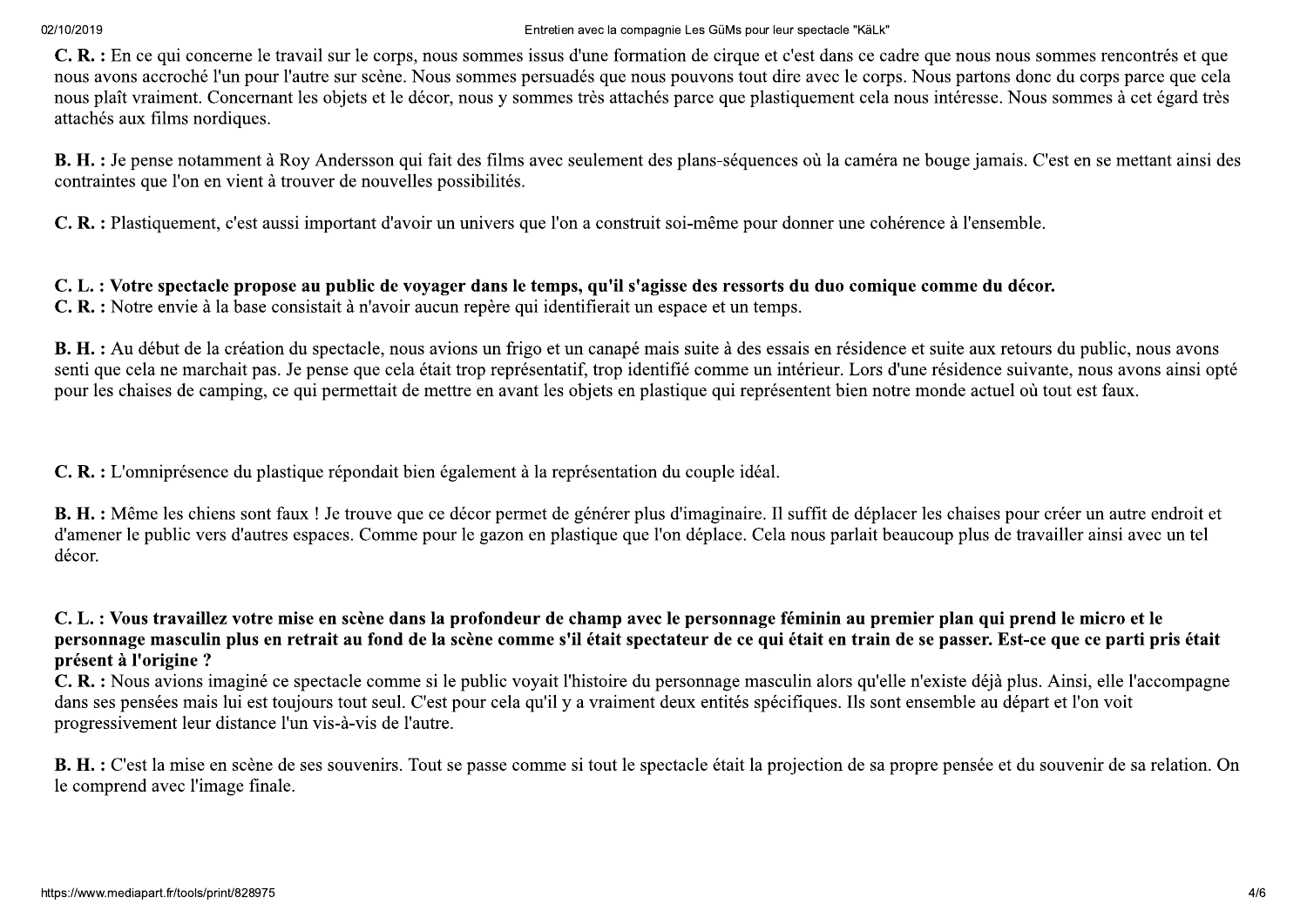

Florian Delafounie

#### Création et interprétation : Brian Henninot et Clémence Rouzier

Mise en scène : Johan Lescop

Regard chorégraphique : Isabelle Leroy

Création lumière : Julie Malka

Régie : Marylou Bateau / Julie Malka (en alternance)

**Production / Diffusion / Administration: AY-ROOP** 

"KäLk" de la compagnie Les GüMs © Atelier du rush -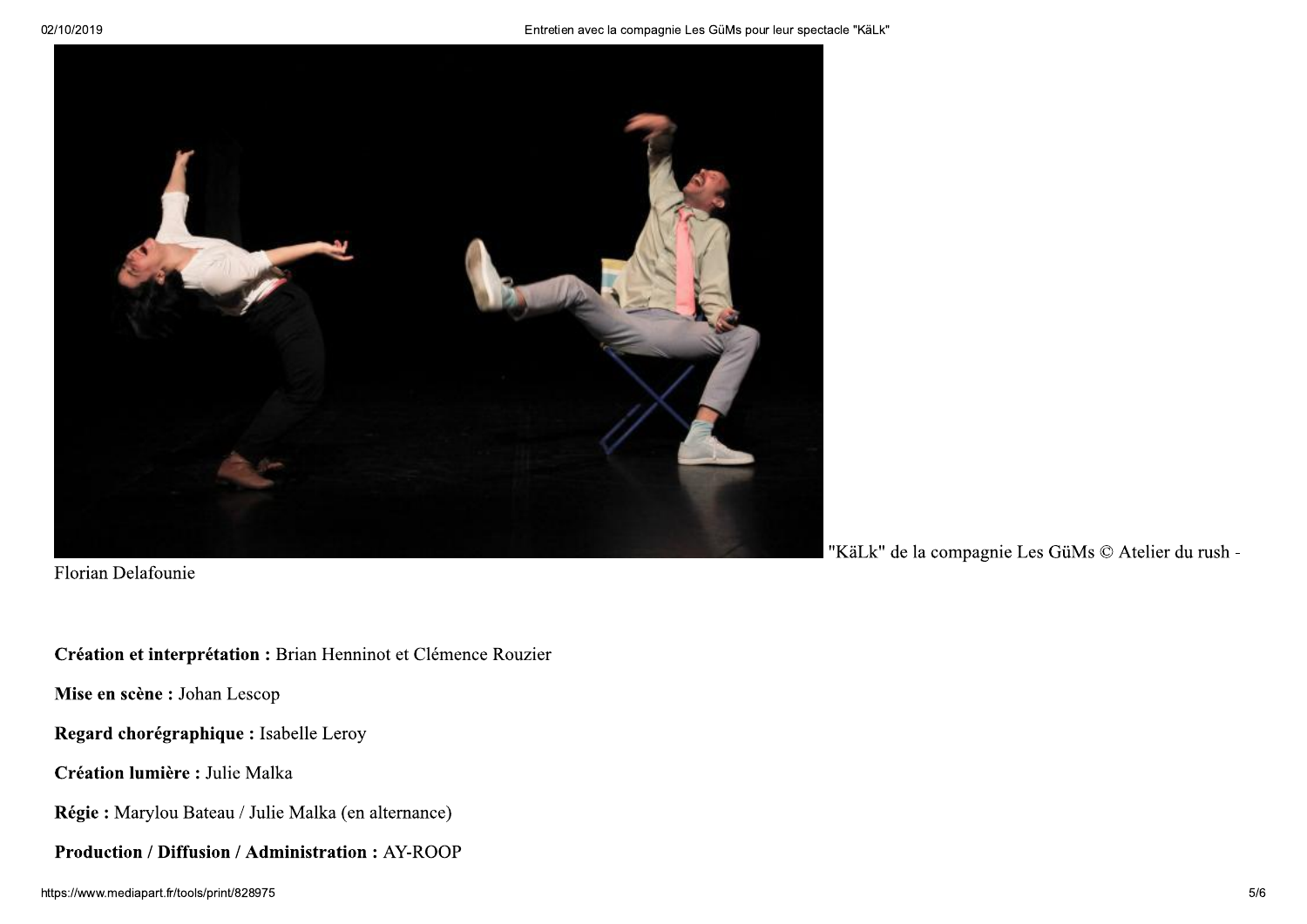#### 02/10/2019

Site de la Cie : http://www.lesgums.com

URL source: https://blogs.mediapart.fr/cedric-lepine/blog/270919/entretien-avec-la-compagnie-les-guems-pour-leur-spectacle-kaelk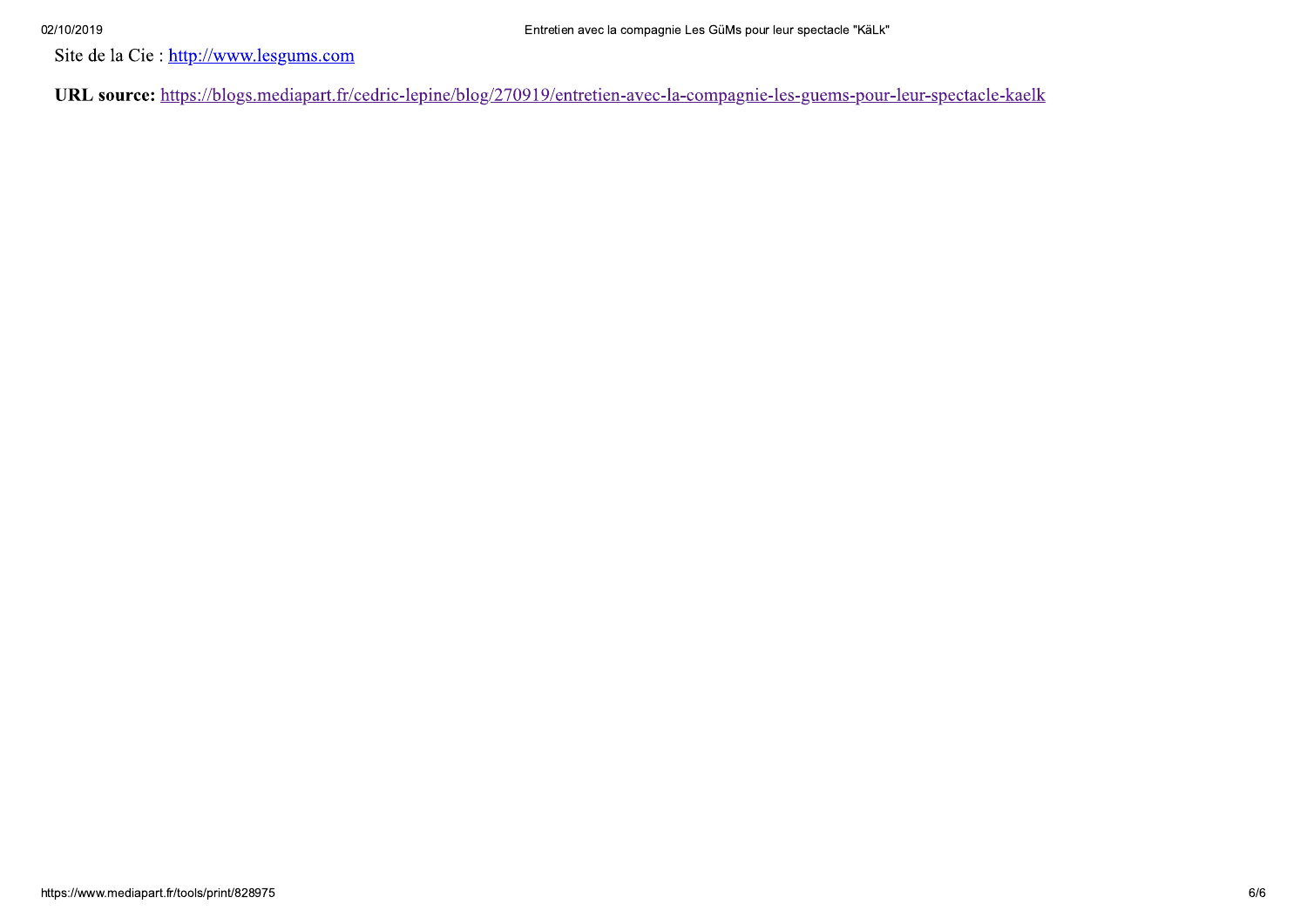

« *On est rarement fait l'un pour l'autre, on se fait l'un pour l'autre.* » Sous-titre du spectacle

Après leur remarqué *Stoïk [\(ici](http://www.lecloudanslaplanche.com/stoik/)),* les GüMs, étrange famille de deux, reviennent à la charge avec *Kälk*, créé au printemps 2019. Et hop, munis d'un enthousiasme à la hauteur de leur sérieux, les deux anciens étudiants du Samovar – l'excellente école de clown de Bagnolet – démarrent sur leur musique d'entrée par une chorégraphie dont ils subliment avec brio le ridicule.

### **Le plastique, c'est fantastique**

Installation du décor, en rythme s'il vous plaît. Aucun geste au hasard dans cette reconstitution d'un approximatif coin de paradis : pelouse artificielle, transats de plage, cactus gonflable en pot et arrosoir jaune plastique. Glacière bleue. Gobelets à cocktail. Et, cerise sur le gâteau : photo encadrée de leur couple. Rose bonbon, vert amande et bleu salle de bain sont de rigueur chez les GüMs. Intérieur ou extérieur comme une bulle pastel et plastique – à l'image de leurs sourires. Au sein de cet univers comique kitsch, on la retrouve, elle et ses mimiques fantastiques qui lui donnent l'allure d'un personnage de cartoon aux extrapolations gymnastiques et à la mine enfantine, passant de l'espiègle au contrit. Et lui, dont la silhouette effilée et la démarche dégingandée l'affilient à des figures comme M. Hulot ou Gaston Lagaffe, ciselant l'espace de ses membres distingués, la moue impassible. Proche d'une bande dessinée vivante, le spectacle propose une série de *strips* que le duo ne réussit jamais à faire courts. Comme dirait Areski : « C'est normal ! ». Car oui, ils excellent dans la dilatation du temps ! Avec eux, chaque seconde peut devenir microévénement à elle seule, restant en suspens durant cinq bonnes minutes – cinq minutes, oui, durant lesquelles on se surprendra à avoir le temps de rire plus d'une fois. Avec donc pour mission le rire et pour arme la dissection de ces instants de grâce chez l'humain lambda, les deux clowns partent de choses infimes, banales : un geste, une mimique, une intention, un son, un bredouillement, une interjection… Telles les piles usées d'un jouet pour enfant, le son ou le geste se répète, un peu plus déformé chaque fois, devenant grotesque, absurde, ou même… poétique, si si ! En travaillant la répétition, l'amplification, la déformation, le détournement, les comédiens parviennent à faire rire de rien, de trois fois rien, dirigeant leur loupe vers ces détails peu glorieux, ces tics intimes.